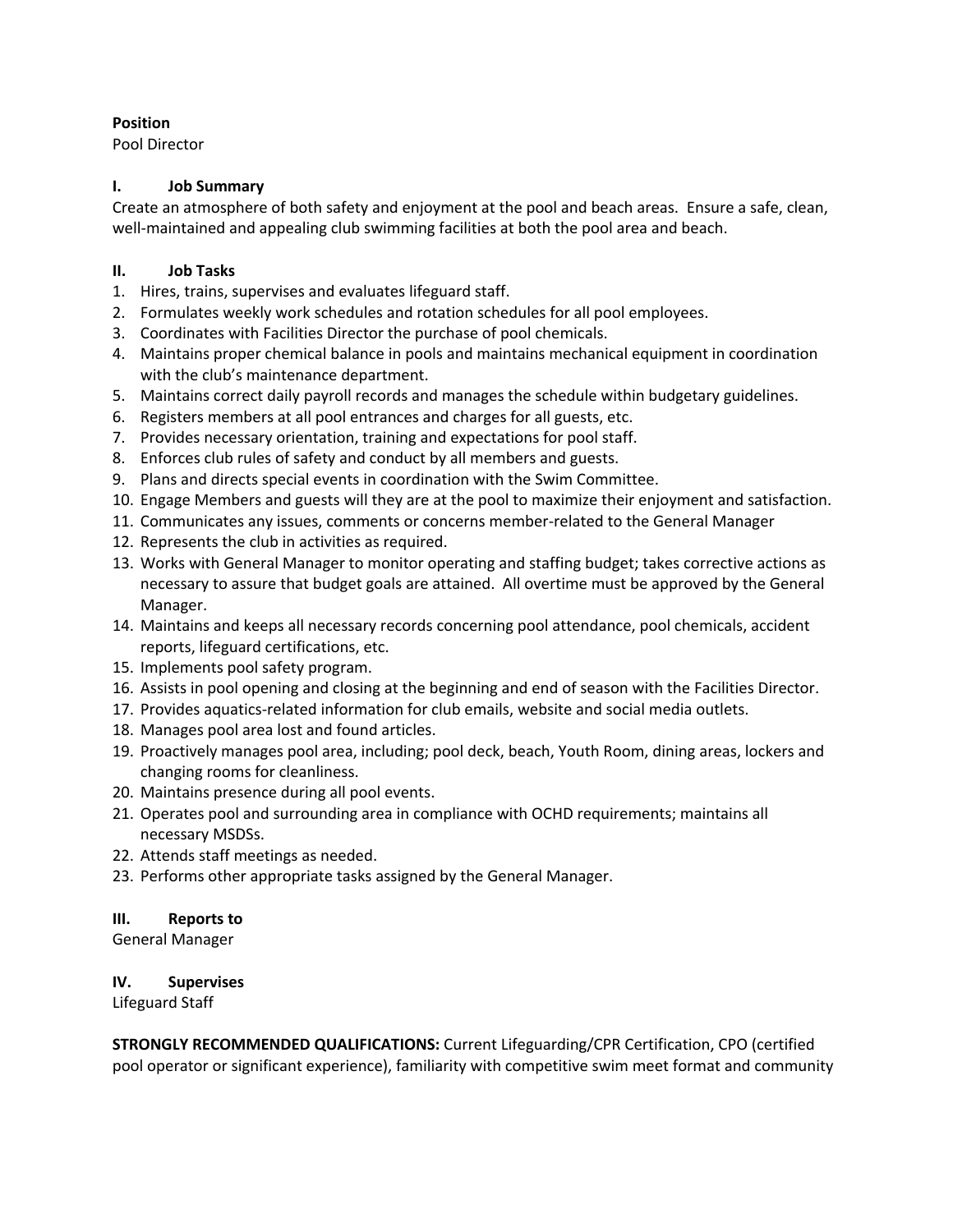# DIRECTOR DUTIES

## **DAILY**

## Opening

- Unlock all gates and doors to pool area
- Ensure bottom of pool, gutters are free of leaves and debris
- Ensure deck
- Perform chemical test, maintaining 1-5ppm chlorine, 7.4 to 7.6 pH
- Calibrate Chemtrol system, restock chemicals
- Ensure guards complete all chores on opening checklists
- Start member check-in following swim team practice

## Duration of day

- You are the chief custodian of the pool and beach and must be able to operate independently of maintenance department.
- Must be able to maintain clean premises constantly, and delegate out maintenance tasks, or perform them yourself whenever necessary.
- Interact, socialize with members and addressing any concerns or emergencies, deescalating situations
- Coordinate non-swim-team lessons by assigning lifeguards to a family
- Ensure guards stick to rotation checklist duties
- Washing, drying, folding towels over the course of the day as necessary

### Closing

- Ensure closing checklist duties are completed by lifeguards
- Input swim lesson chits, guest attendance into tablets
- Perform additional chemical testing/adjusting
- Lock up locker rooms, youth room doors, and pool gates

## **WEEKLY**

- Coordinate schedule several weeks in advance, ensure each shift is adequately staffed (four-five guards on weekdays, six guards Fridays, weekends)
- Continuously monitor weather forecast and adjust schedule as necessary
- Prepare for major events at least one day in advance

## **MONTHLY**

- Coordinate pool hours, event schedule with General Manager, Swim Coach, and Swim Team.
- Donate lost and found items after notice is given to members

### **SEASON OPENING**

• Coordinate with Facilities director the opening of pool, establish lifeguard roster and ensure certifications are filed, develop a standard scheduling system.